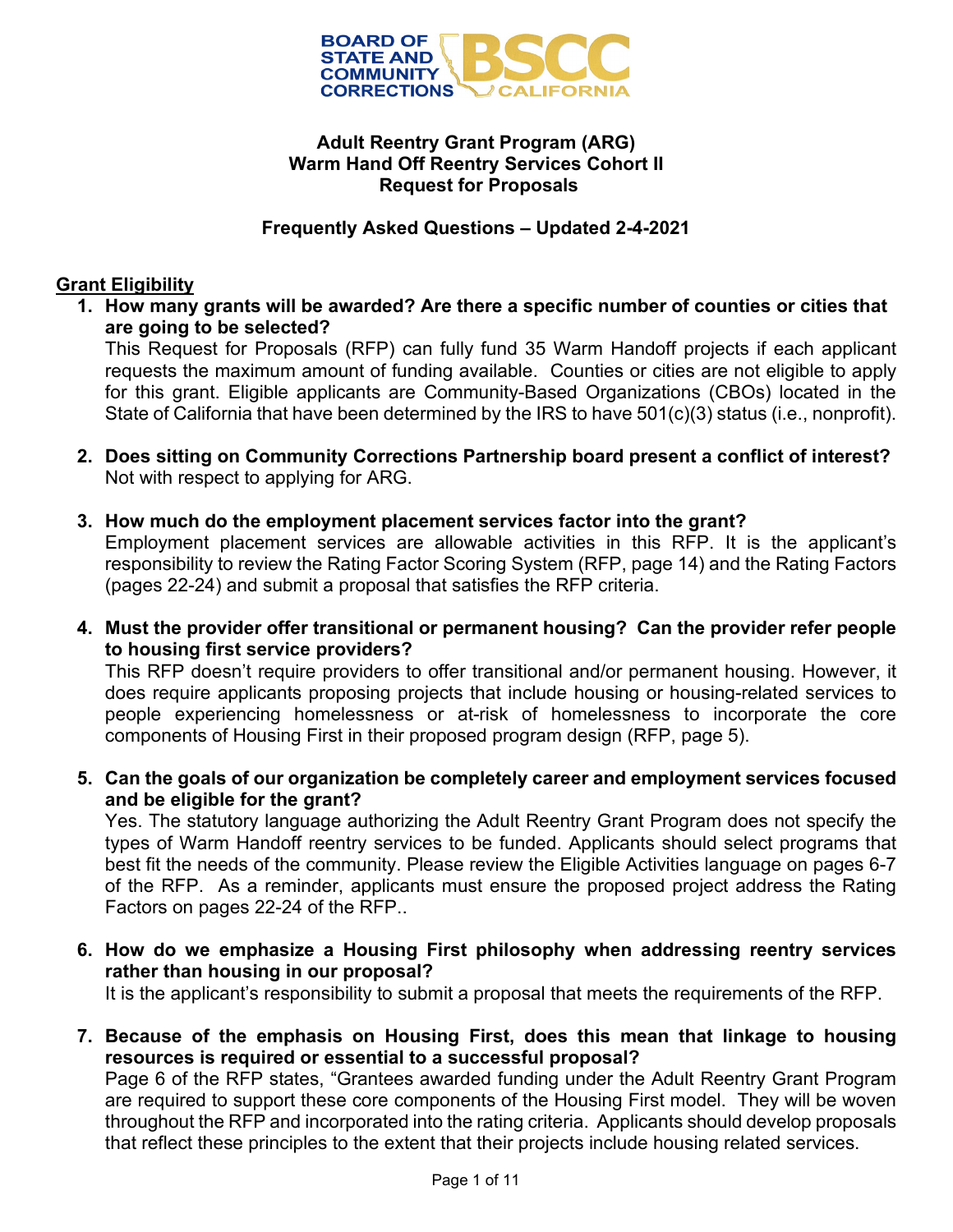- **8. Are we able to make referrals (as part of our linkage to resources) to CBOs who were funded in round 1?** Yes
- **9. Does funding from this grant make other funding opportunities through CDCR ineligible?** Successful applicants are not precluded from receiving additional BSCC funding opportunities. Please contact CDCR directly for information regarding how a BSCC grant award may impact current or future funding from that agency. It is the applicant's responsibility to ensure grant funds are not supplanted and comingled.
- **10.Can an NGO subcontractor whose lead contractor was funded in Round 1 at the \$500,000 award amount apply as a lead organization in Round 2?**

Yes. An NGO subcontractor whose lead contractor was funded in Round 1 at the \$500,000 award amount may apply as the applicant organization in Round 2.

**11.Are 501 (c)(3) non-profit workforce development boards considered community-based organizations for purposes of a qualifying entity for this grant opportunity?**

The structure of each Workforce Development Board is different, for this reason please provide additional information about the structure that we can further assist you. Please submit additional information to **ARGWarmHandoff@bscc.ca.gov.** 

# **12. Are County Offices of Education eligible to apply?**

No. Applicants are limited to Community-Based Organizations (CBOs) located in the State of California that have been determined by the IRS to have 501(c)(3) status (i.e., nonprofit).

- **13.Is a community college an eligible entity?** No.
- **14.Are 501(c)(3) organizations that serve as fiscal agents eligible if they work with a public agency and the public agency provides program deliverables?**

A 501(c)(3) would not be disqualified from applying for ARG funds if the public agency provides the program deliverables, i.e., warm handoff services. However, the BSCC grant funds cannot be used by the 501(c)(3) entity to reimburse the public entity if the public entity is the sole provider for these services.

**15.Do unpaid organizations who are partners with the grantee need to be identified in the grant?**

Yes.

**16.Will grants be considered to organizations that have been in existence for 2-3 years or must they be more established than that?** 

Page 4 of the RFP notes "the applicant must have been duly organized, in existence, and in good standing as of November 20, 2019."

**17.Can the non-profit lead applicant be an out-of-state non-profit subcontracting to a forprofit organization in California?** 

No. These funds are restricted to Community-Based Organizations with 501(c)(3) status in the State of California.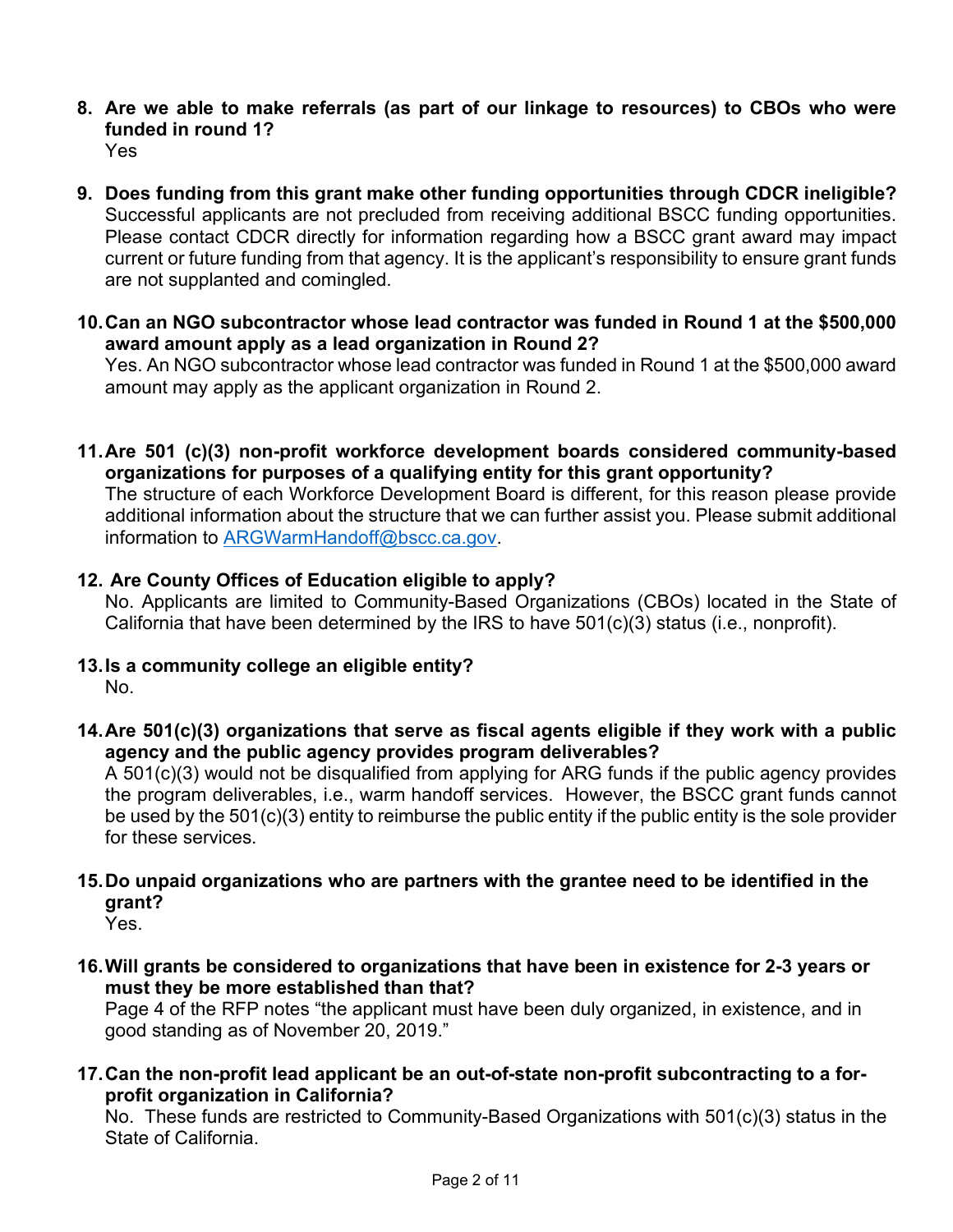### **18.Will a 501(c)(3) with 509(a)(3) Supporting Organization subclassification be eligible? The 501(c)(3) would serve as fiscal agent and a government agency would lead and provide program services.**

The 501(c)(3) would technically be eligible to apply. However, the purpose of the ARG grant is to build or augment community-based, non-governmental reentry capacity and services. As such, the 501(c)(3) cannot act as merely a passthrough to solely fund government services. In this situation, the government agency is effectively acting as the lead applicant entity and the BSCC will not reimburse for the services provided by the government agency.

## **Letter of Intent, RFP & Proposal Requirements**

**1. We follow a housing first model in our housing program (in accordance with parole), but since this proposal will be addressing other re-entry services, how do we highlight our housing first philosophy?** 

Applicants are only required to incorporate the core components Housing First in their proposed program design if they are proposing projects that include housing or housing-related services to people experiencing homelessness or at-risk of homelessness (RFP, pages 5-6).

### **2. Will there be a zoom presentation to the [scoring] panel of RFPs?**

No. Proposals will be reviewed and rated based on the written proposal that is submitted by the applicant agency.

### **3. Do we submit our Letter of Intent before RFP?**

Yes. Applicants interested in applying for the Adult Reentry Program are asked, but not required, to submit a non-binding Letter of Intent by January 8, 2021 via email to: [ARGWarmHandoff@bscc.ca.gov.](mailto:ARGWarmHandoff@bscc.ca.gov) RFP, page 2.

**4. Should the Letter of Intent explain anything about the proposal that we intend to submit? Or does the BSCC just want to know that an organization plans to apply?** The Letter of Intent does not need to address the proposal. It is simply a non-binding statement that you intend to submit an application for the funding opportunity (RFP, page 2.).

### **5. Is there a page length limit to RFP?**

Yes. The Proposal Narrative cannot exceed 9 numbered pages in length. These 9 pages do not include the Cover Sheet, Proposal Checklist, Applicant Information Form, One-Page Flowchart (optional), Budget Table or other required attachments (RFP, pages 17 and 21).

**6. The checklist shows that 11 and 12 are required items, but the grant also says that if you do not collaborate with these entities that these are not required. Which is true?**

If your organization does not intend on collaborating with a local government agency, then you need only submit the Assurance of Government Organizations Agreement and make sure to check the statement indicating you do not intend to collaborate with any governmental organizations.

**7. Can the board resolution be the same item as the evidence of signing authority, or does the BSCC need two different documents?**

A clear Governing Board Resolution should be enough. Please provide a resolution that reflects the individual signing the application for Adult Reentry Grant funding is authorized on behalf of the governing board to submit the grant proposal and sign the Grant Agreement with the BSCC, including any amendments thereof. .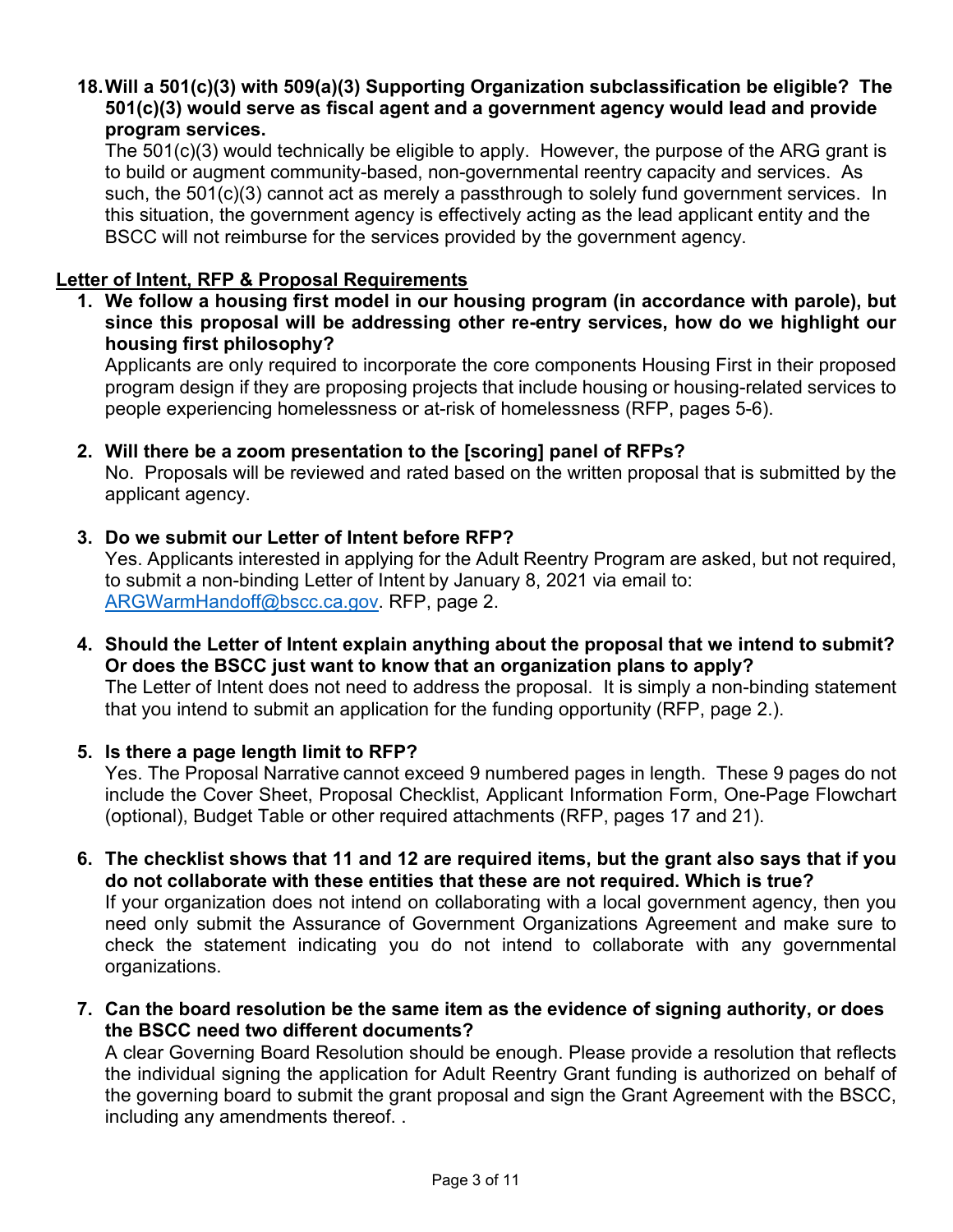**8. Do we collect and include the Letters of Support in our submission packet or do those partners submit the letters independently?**

A Letter of Support and agreement is required from each government agency with which an Adult Reentry Grant Program grantee proposes to collaborate and for which active involvement is needed to support efforts as outlined in the grantee's ARG Program proposal (RFP, page 32). If applicable, please submit Letters' of Support with the applicant agency's proposal.

**9. Do reviewers of the RFP have an obligation to review all materials submitted or do they only review certain parts?**

The Scoring Panel review is limited to the required and optional documents identified in the RFP; no other attachments will be considered. Please carefully review the Proposal Checklist (page 17), Rating Factors (pages 21-24), and Attachments (page 25).

- **10.Can we attach other supporting documents, data, and other materials to our RFP?** No. The Scoring Panel will *ONLY* receive and review the items identified on the Proposal Checklist on page 17 of the RFP.
- **11.When submitting the PDF and Excel Application Proposal Package are the two files submitted intended to remain separate?**

Yes. Please submit the PDF application and the Excel Budget Template as independent attachments.

- **12.Our parolees and state prisoners come from throughout the Inland Empire and not just from one city? The parolees live in both San Bernardino and Riverside Counties, not just one city. Should I write all of the cities in the Inland Empire on a separate piece of paper? Or, can I just state cities within San Bernardino and Riverside counties?**  The applicant instructions on page 18 specifically request applicants "List the names of the towns and cities (not the county) in which your CBO is proposing to provide Adult Reentry Program Warm Handoff funded services."
- **13.Do we need to establish whether or not we'll work with a subcontractor when we submit our proposals or can we decide to work with a subcontractor after being awarded the grant?**

In the budget template instruction tab, it stipulates that you can identify the subcontractor at a later date, but also indicates you should identify the amount of grant funds that will be allocated and describe the services to be provided.

**14.On page 21 of the RFP, the instructions say to address each of the two (2) Rating Factor sections below, but I see three (3) Rating Factors. Is that a typo or do we address 2 out of 3 rating factors?** 

Yes, that was a typo. There are three (3) Rating Factors and you must address all of them.

**15.On page 17 of the RFP, the Proposal Checklist #6 indicates that the Certification of Compliance with BSCC Policies Regarding Debarment, Fraud, Theft, and Embezzlement document is Appendix E. However, Appendix E is actually the Assurance of Government Organizations document. Is this a typo?** 

Yes. The Certification of Compliance with BSCC Policies Regarding Debarment, Fraud, Theft, and Embezzlement is actually Appendix H.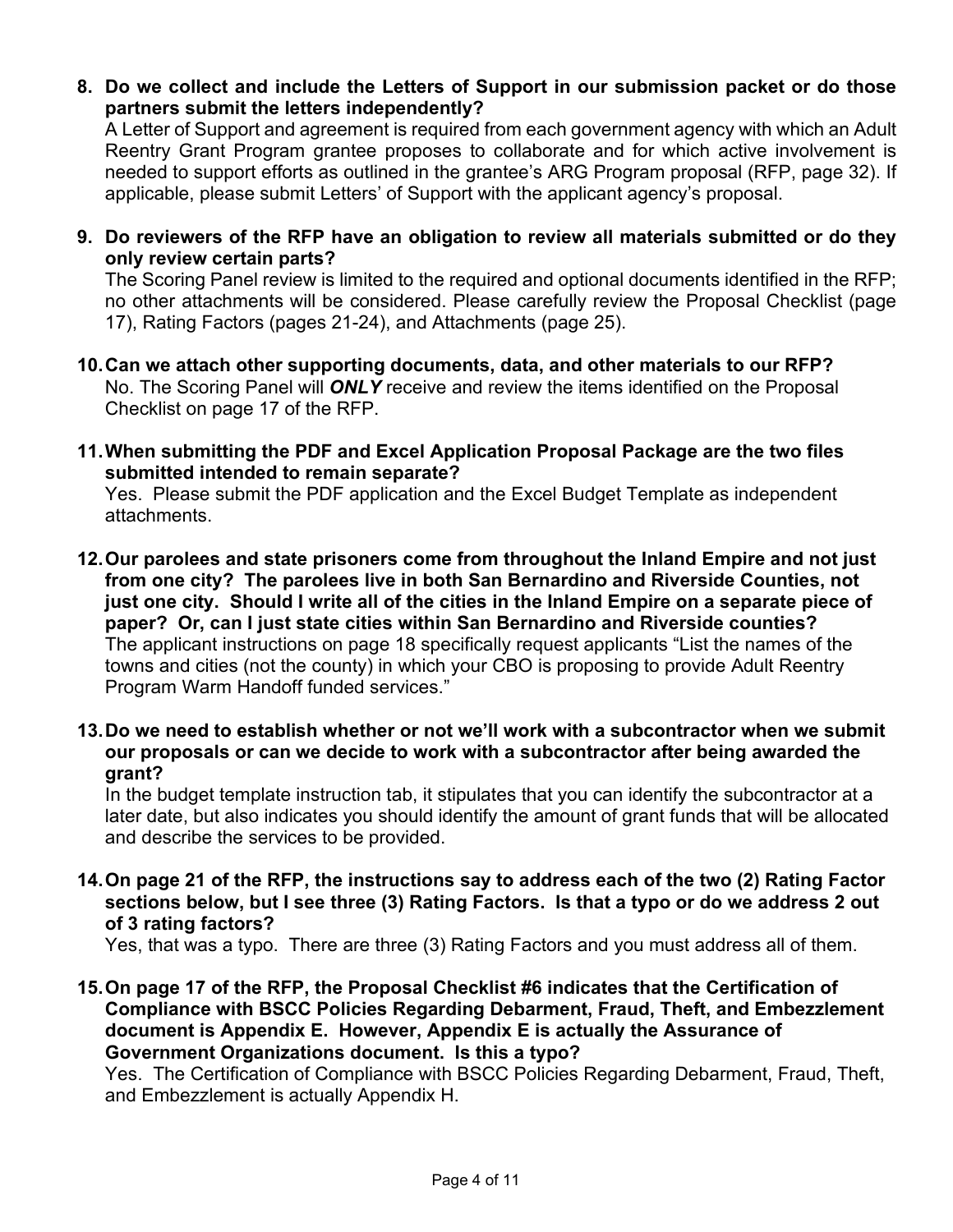# **Funding**

**1. Do you expect this grant opportunity to become available again in the future, and if so when?**

We do anticipate continued and ongoing funding for this program. However, that is dependent on annual appropriations by the Legislature in the annual Budget Act.

- **2. Can re-entry services start pre-release of the participants?** Yes.
- **3. How long does this grant funding last for?**

43 Months. The grant period covers July 1, 2021 to February 28, 2025.

**4. On page 27 of the Warm Handoff Grant it states "b) \$15,000,000 shall be available for the rehabilitation of existing property or building for housing offenders released from prison." Are we able to use this grant to make capital improvement to a building that houses AB 109 clients?** 

That funding was allocated in the first cohort that was funded in 2018-2019. Page 27 is the legislation that established the Adult Reentry Grant in budget year 2018. Page 30 is the legislation for this current round of funding. The rehabilitation component has not been reauthorized in any of the additional allocations by the legislation.

**5. Are we correct in our understanding that the only available funding for these services will be coming from the \$17,575,000 for Warm Handoff Reentry Services? Can we budget from the \$1,850,000 for cost to administer the grant?** 

Yes, funding for this grant project will be coming from the \$17,575,000 for Warm Handoff Services. Applicants can apply for up to \$500,000. The \$1,850,000 represent the BSCC's administrative costs; you may not include these funds in your budget to administer your program.

# **Application Content**

**1. Can we report unpublished past program accomplishments as evidence of program effectiveness?** 

Yes. Please note that applicants are asked to provide a rationale for their proposed project that includes a description of the relevant evidence or research that supports the selection of the proposed program for the target population and the community (RFP, page 23).

**2. Should the answers to the three questions about the EBP's be in any specific section of the project narrative?**

Please answer the questions as stipulated in the section on "Instructions for Proposal Narrative" on pages 21-23 of the RFP.

**3. As to "targeted population", will team experience with people formerly incarcerated in County Jail or Federal Prison count?**

The target population referenced in the RFP speaks to the clients that will receive services with ARG funding (RFP, page 5). Please refer to Rating Factor 3 on page 23 of the RFP.

**4. Are letters of support required? How many? Are letters accepted only from those entities who are directly associated with our proposed program? Would letters from entities not direct partners for the ARG be accepted? Can letters of support be from government agencies?**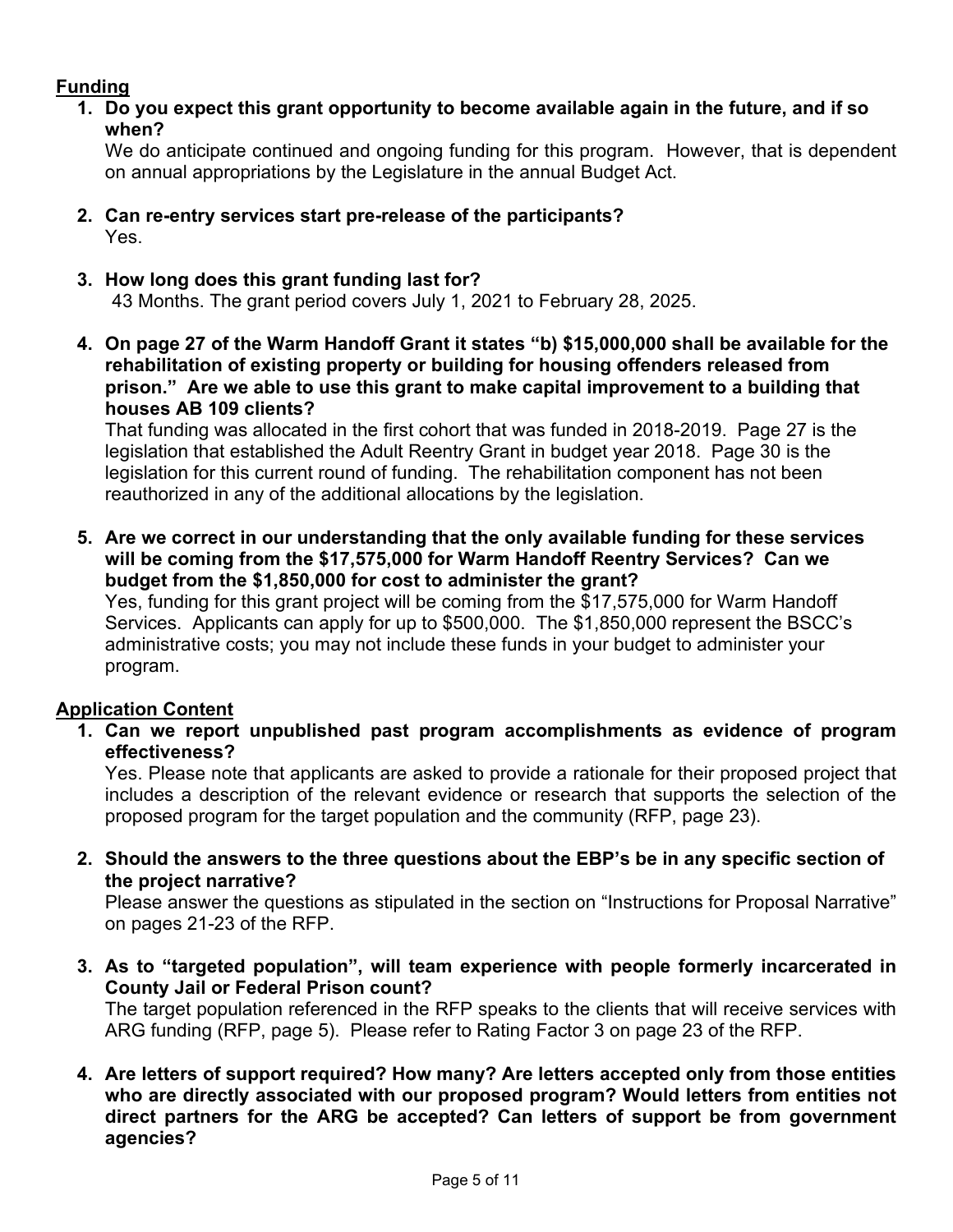A letter of support and agreement is required from each government agency with which an Adult Reentry Grant Program grantee proposes to collaborate and for which active involvement is needed to support efforts as outlined in the grantee's ARG Program proposal. The Scoring Panel review is limited to the required and optional documents identified in the RFP; no other attachments will be considered.

- **5. Where in the narrative do we describe our evaluation and data?** Please see the above response to question 2.
- **6. Do we need a letter of support from a non-governmental organization(s) that will act as a support with the service we are providing for this grant? Or is the letter of support only required for government agencies?**

Please see above response to question 4. Additionally, NGO partnerships are explained on page 4 of the RFP. You can also refer to the "Instructions" tab on the budget template and review number 4, "Non-Governmental Organization Subcontracts".

**7. Attachment J, Criteria for Non-Governmental Organizations Receiving BSCC Grant Funds is required, yet, I do not see it on the checklist. Is this an error?** 

Yes. The NGO form is necessary if you plan to use a NGO for contracted services. However, though it is not identified on the checklist, it is noted in the Disqualification list on page 12 of the RFP.

**8. We understand that we need to include letters of support from our local government partners. Do we include letters of support and commitment from those community-based organizations we plan to collaborate with?**  No. The NGO form is sufficient.

**9. Does the 9-page total for the narrative cover all 4 program description sections or is it 9 pages for each of the 4 sections?** 

As noted on page 21 of the RFP, the Proposal Narrative addresses each of the three (3) Rating Factor sections: Project Need, Project Description, and Organizational Capacity and Coordination. That narrative, addressing all three of these factors, cannot exceed 9 pages total. The budget template has a separate area to document budget narratives for the various line item categories.

**10.Is it acceptable to list the Board Treasurer as the Financial Officer and the Day-to-Day Fiscal Contact even though this individual is not an employee?** 

Per the Applicant Information Instructions on page 18 of the RFP, the Financial Officer and Dayto-Day Fiscal Contact must be an employee of the grantee.

- **11.May the responses detailed in the grant be submitted single spaced?**  No, per the instructions on page 21 of the RFP, the proposal narrative must be 1.5 spaced.
- **12.Is everything to be submitted electronically or can it be submitted via snail mail?**  Snail mail is not accepted. As referenced on page 2 of the RFP, applications must be submitted electronically.
- **13.Can the person doing the financial audit be a Board member?**

Page 9 of the RFP stipulates that the audit must be completed by a Certified Public Account.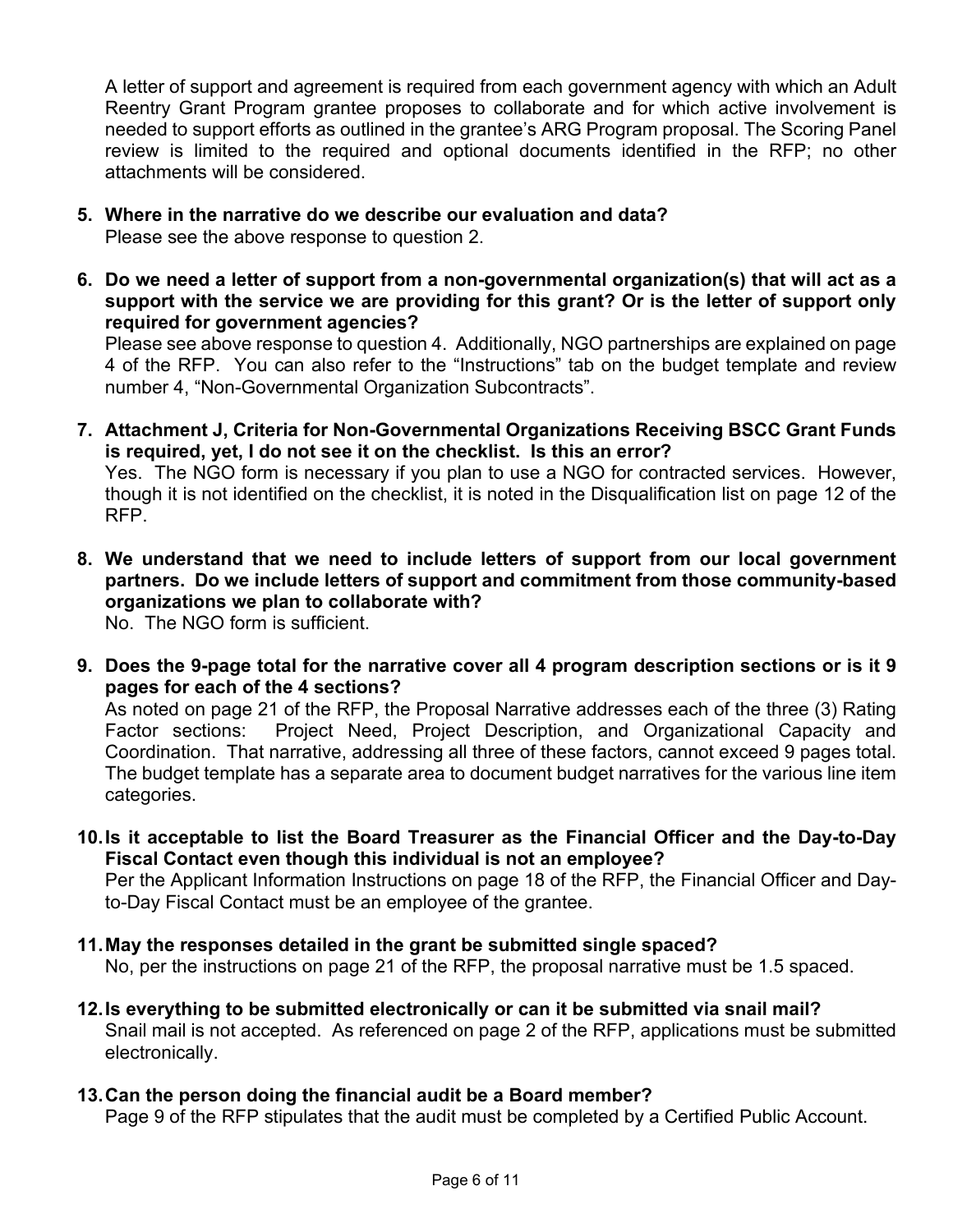**14.For the Governing Board Resolution, who needs to sign it? Can it be the Secretary?** 

Per the instructions on page 8-9 of the RFP, the resolution must be authorized on behalf of the governing board.

**15.I cannot locate the Governing Board Resolution form in the package. Can you tell me which attachment this is?** 

The RFP does not include a sample Governing Board Resolution. At a minimum, applicants must submit a resolution from their governing board that the individual signing the application for Adult Reentry Grant funding is authorized on behalf of the governing board to submit the grant proposal for this funding and sign the Grant Agreement with the BSCC, including any amendments thereof.

### **Budget**

**1. Would the transportation for clients be included in the support service or travel expenses section?**

If the applicant agency is subcontracting with another provider for client transportation, those expenses can be recorded in the Non-Governmental Organization Subcontracts line item. If the applicant agency is responsible for client travel, the Services and Supplies or Other line may also be appropriate. Please review the "Instructions" tab on the Project Budget and Budget Narrative for additional information.

**2. Will there be an opportunity to amend the allocation of the budget as the COVID landscape changes?**

Yes. The BSCC will work with grantees, as necessary, experiencing unforeseen challenges due to the pandemic.

**3. Do we put an outside evaluator in professional services or in the data collection section of the invoicing?** 

Please record all grant funds associated with data collection efforts in the Data Collection and Progress Reporting line item. Please review the "Instructions" tab on the Project Budget and Budget Narrative for additional information.

- **4. If our agency already has a CPA, are we required to include those costs in the budget?** Additional information is required, what role would the CPA play as it pertains to this grant? Please email us at [ARGWarmHandoff@bscc.ca.gov.](mailto:ARGWarmHandoff@bscc.ca.gov)
- **5. Does the Advance Payment Model mean the program gets the funds in total upfront?** No. Funds will be disbursed in one-third increments. Please see page 9 for description on the disbursement process.
- **6. Indirect costs consist of 10% or 5% of which categories?**

10% of total direct salaries and benefits or 5% of total direct project costs. Please refer to the instructions tab on the budget template for more details.

**7. We have a fiscal sponsor who requires a fee of 15%, where does this belong in the budget?** Additional information is required but this fee can be recorded under the Indirect Costs or Professional Services line item depending on the agreement between the applicant agency and the fiscal sponsor.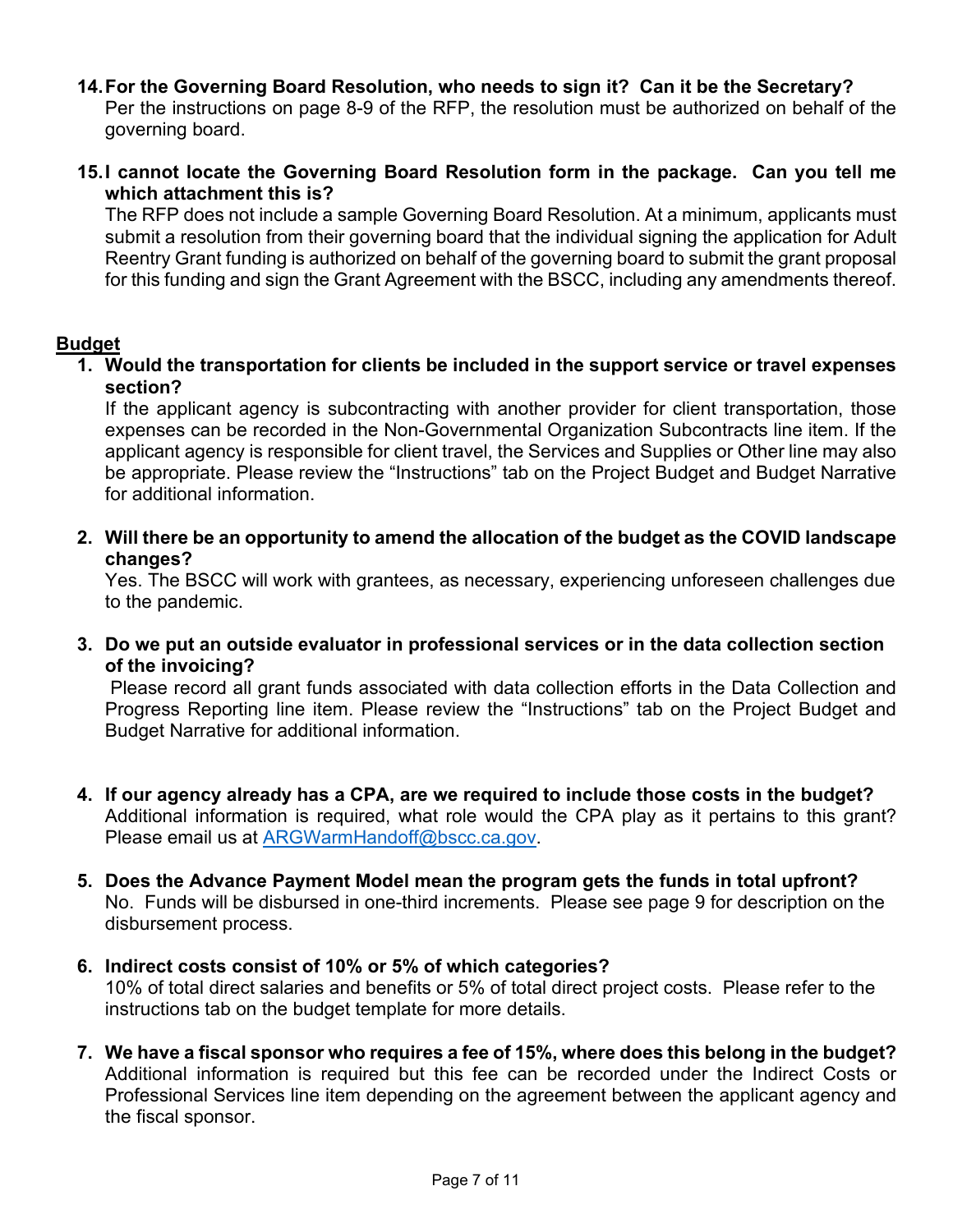**8. Is the \$25,000 for CPA separate or part of \$500,000 maximum allocated funds to a grantee? Is the \$25,000 allocated audit funding line item to be an annual cost?**

The \$25,000 allotment for a financial audit must be accounted for and deducted from the grant award. This one-time financial audit covers the service delivery period (July 1, 2021 through February 28, 2025) and is due no later than August 31, 2025.

- **9. On the Budget worksheet, under Data Collection and Progress Reporting, the example is "Data Collection & Reporting Efforts @7%"; is this an example of how to indicate that 7% of a person's salary will be dedicated to completing data collection/progress reporting?**  The 7% would refer to a maximum of 7% of grant funds that can be allocated for Data Collection and Progress Reporting.
- **10. Are we able to use our Federal Negotiated Rate for Indirect on the BSCC Warm Handoff Reentry Grant?**

For this grant program, indirect costs may be charged using on of the following options: 1) 10% of direct salaries and wages; or 2) 5% of the actual total direct project costs.

**11. The list of items that will result in a disqualification include a budget in Excel that exceeds 4 pages. The template provide is 7 pages long and does not allow for unused portions to be deleted. Can the template be unlocked to allow for editing?** 

No. The template cannot be unlocked. However, please submit your budget in the Excel format, not as a printed PDF.

### **12.Would a subcontractor be considered an employee of the grantee?**

Per the "Instructions" tab on the budget template under Salaries and Benefits line item instructions, subcontractors are not considered employees of the grantee.

- **13.Are we subject to the indirect cost cap limitation described in the RFP and FAQ's, or may we propose using our UC/CA State established IDC rate of 30% of modified costs?**  Please refer to question 10 above.
- **14.Are participant stipends or other forms of direct payment to participants an eligible expense category?**

Participant stipends or other forms of direct payment to participants are an eligible expense however, they are subject to prior BSCC review and approval. Please reference page 27 of the BSCC Grant Administration Guide [here](http://www.bscc.ca.gov/wp-content/uploads/BSCC-Grant-Admin-Guide-July-2020-Final.pdf) for additional information on incentive and support items.

### **Participant Data**

**1. Are people who did state time in a county jail considered a potential participant in these re-entry funds?**

No. The target population for this grant are people who have been formerly sentenced to and released from state prison.

**2. Do we need to address the recency of incarceration in a state facility or is it enough to state the number of clients that ever were incarcerated at the state?**

The legislation does not stipulate any timeframe requirements for recency of incarceration. Projects selected for funding must ensure participants have been formerly sentenced to and released from state prison.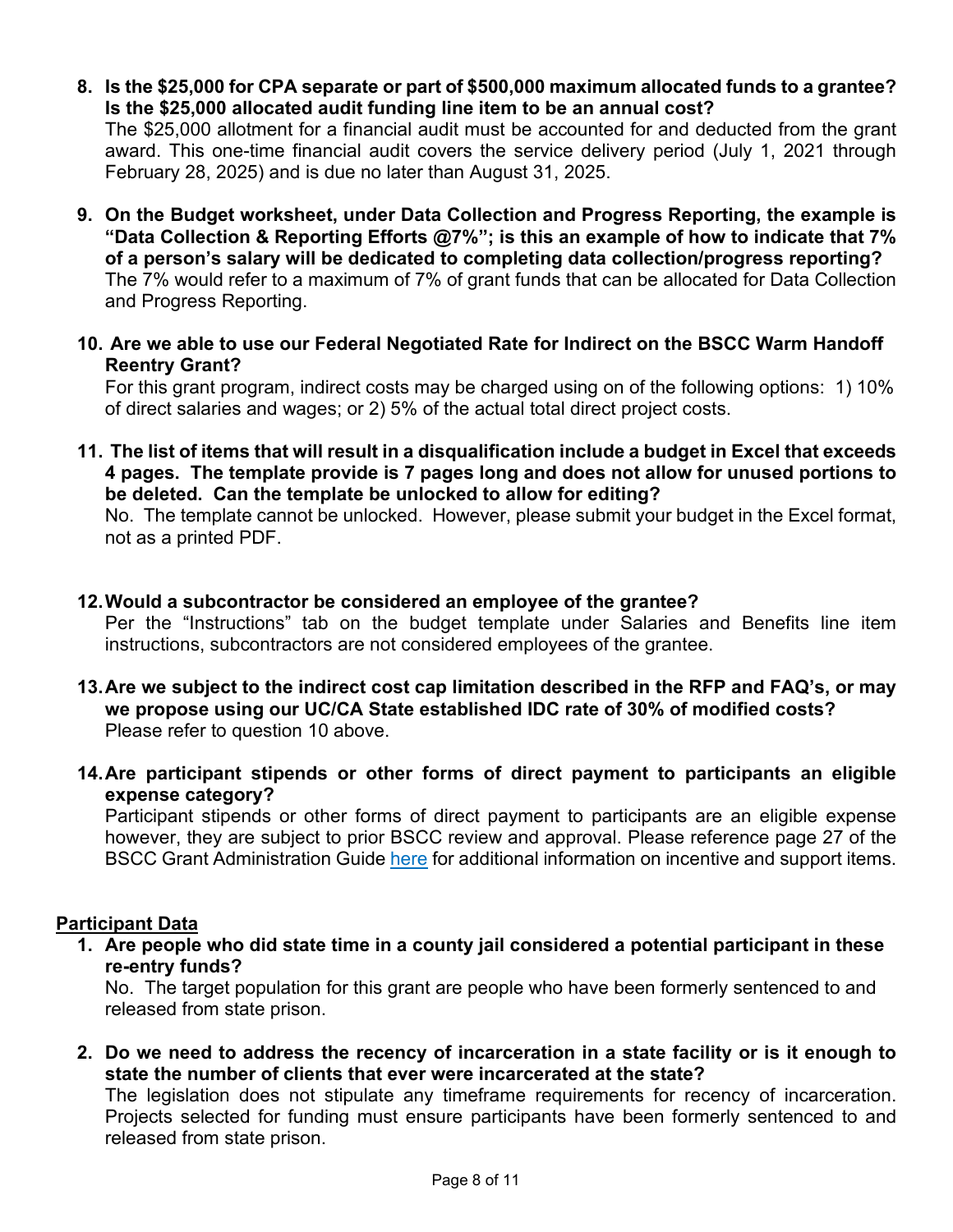- **3. What if clients are required to maintain sobriety as a condition of parole?** There are exceptions to Housing First requirements to address parole conditions.
- **4. Does this grant require eligible participants to be formally sentenced to and released from state prison, regardless of when their release occurred, or do they currently need to be on parole or monitored by probation through Post Release Community Supervision (PRCS)?** See responses to question two.
- **5. Are there performance metrics required to be met by the grantee?** Grant award recipients will be required to submit quarterly progress reports to the BSCC. Once grants are awarded, BSCC will work with grantees to create custom progress reports. Applicable forms and instructions will be available to grantees on the BSCC's website.
- **6. Is there a minimum number of clients served?** This RFP doesn't designate a minimum number of clients to be served. However, Rating Factor 2.2 does ask for a description of the proposed services to include the projected number of participants to be served. (RFP, page 22)
- **7. I am interested in providing services to any person released from prison, whether from federal prison or an out of state prison. Is that allowed with this grant opportunity or would we be limited to serving those released from California prisons?**

These funds are limited to serving those released from California state prisons.

**8. If someone was previously incarcerated in a DJJ/CYA facility and exited when they were an adult, are they eligible for the ARG funding?** 

No. Those who were previously incarcerated in a juvenile facility, even though they were an adult at time of release, are not eligible. Eligible participants must have been incarcerated as an adult in state prison.

# **General Q&A**

**1. Will we get a copy of this presentation Power Point and other materials, and where can we find them?**

Yes. The Bidders' Conference agenda, PowerPoint presentation, and meeting recording are available at: [http://www.bscc.ca.gov/s\\_argrant/.](http://www.bscc.ca.gov/s_argrant/)

**2. If this grant does not apply to youth in the DJJ, are there other grant opportunities through the BSCC that we should focus on applying for?**

Yes. Please sign up on the BSCC listserv to learn of funding opportunities as they become available. https://www.bscc.ca.gov/s bsccmailchimplisterserv/ You can also review current funding opportunities on the BSCC homepage: <https://www.bscc.ca.gov/>

- **3. Is there a template available for the workplan?**  Yes. Please see page 25 of the RFP
- **4. Does the BSCC require external evaluators?** No.
- **5. Do the audit requirements for this grant audit the entire organization, or just items in relation to the grant?**

The audit pertains to the grant specifically.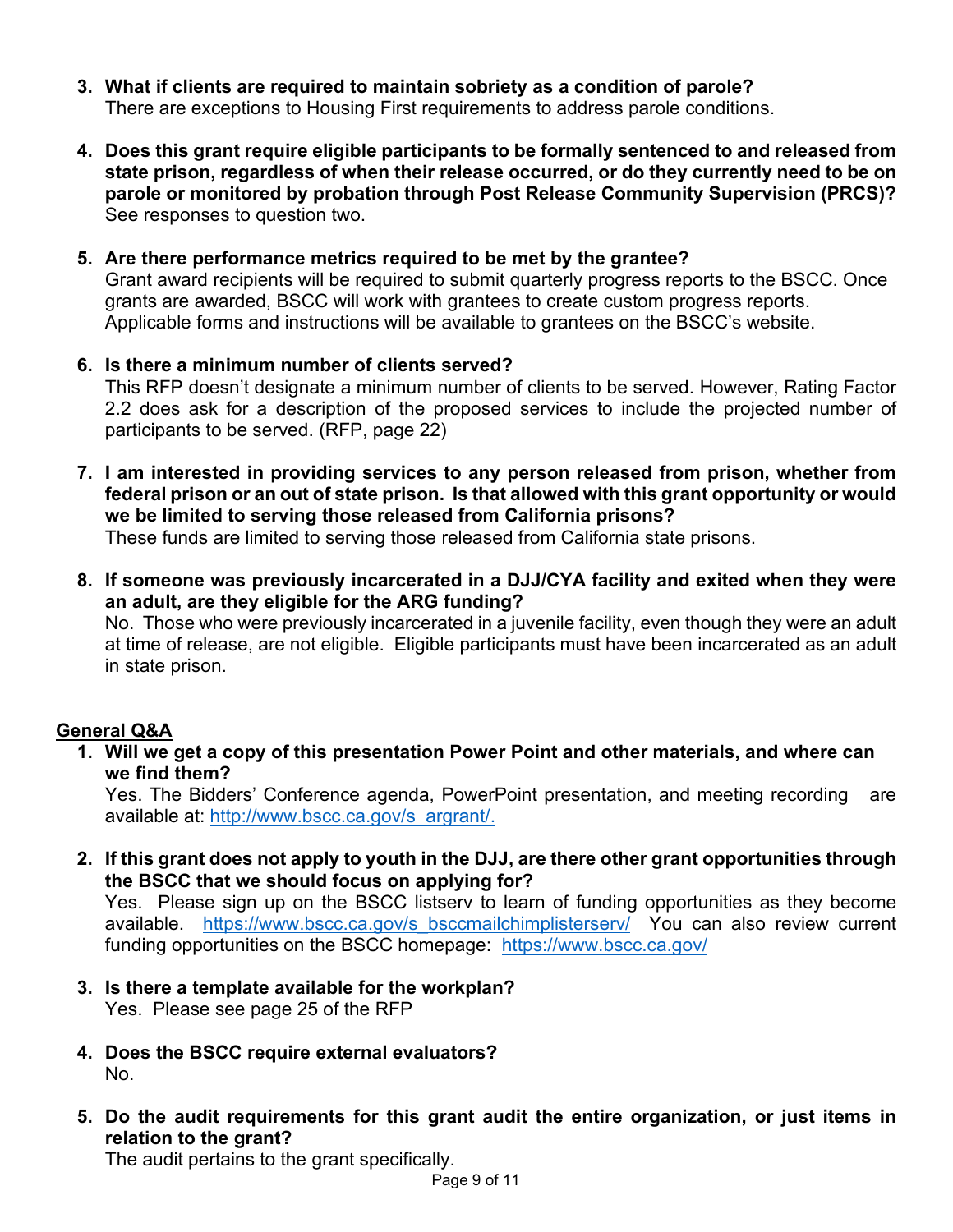**6. Are there to be required meetings and travel of grantees and if so, how many days would we be in Sacramento for these meetings?**

You should plan for 2 trips to Sacramento, no more than 2 days each time. (Please note that travel will not be required if COVID-19 travel restrictions remain in place.)

### **7. What is the definition of CBO?**

For the purposes of this grant, as identified on page 3 of the RFP under the section "Eligibility to Apply," "Eligible applicants are Community-Based Organizations (CBOs) located in the State of California that have been determined by the IRS to have 501(c)(3) status (i.e. nonprofit).

### **8. Who will be on the panel?**

The BSCC will recruit Scoring Panel members who are stakeholders and subject matter experts on the issues relevant and pertinent to the ARG project.

### **9. What color does a wet signature need to be in?**

Wet signatures need to be in blue. Due to COVID-19 the BSCC is temporarily allowing digital signatures on documents.

### **10.Is a flowchart like a logic model?**

For the purposes of this RFP, applicants can, but are not required to, submit a flowchart. The flowchart is a visual representation of the service delivery model, project workflow, process, and/or intended outcomes and activities.

**11.Will this program pay for actual employment services/training for some clients if we have those available in-house and both link them to and provide the services? Can we engage clients that are already being served within our program continuum that meet the eligibility criteria?** 

Please refer to page 6 of the RFP which states, "Grant funds may be used to implement new activities and programs and/or augment existing funds dedicated to a project but may not replace or supplant funds that have been appropriated for the same purpose."

**12.Do you want each section as a separate attachment, or is the application one attachment with everything in it?** 

Please submit the entire proposal package as one PDF attachment. The budget should be submitted in its Excel form, not PDF.

### **13.Is a digital signature (in blue?) acceptable?**

The color of the digital signature is not critical, but yes, digital signature is acceptable.

- **14.Is a screenshot of our "active" 501(c)(3) status from the Secretary of State website acceptable?** 
	- Yes.
- **15.How should we submit our references/citations to literature (e.g., related to evidencebased practices)? Should they be documented as footnotes, as a separate page of references or other? If a separate page, may this be in addition to the 9-page narrative?**  That would be applicant choice in regard to submitting references and citations. However, you are restricted to the 9 pages total.